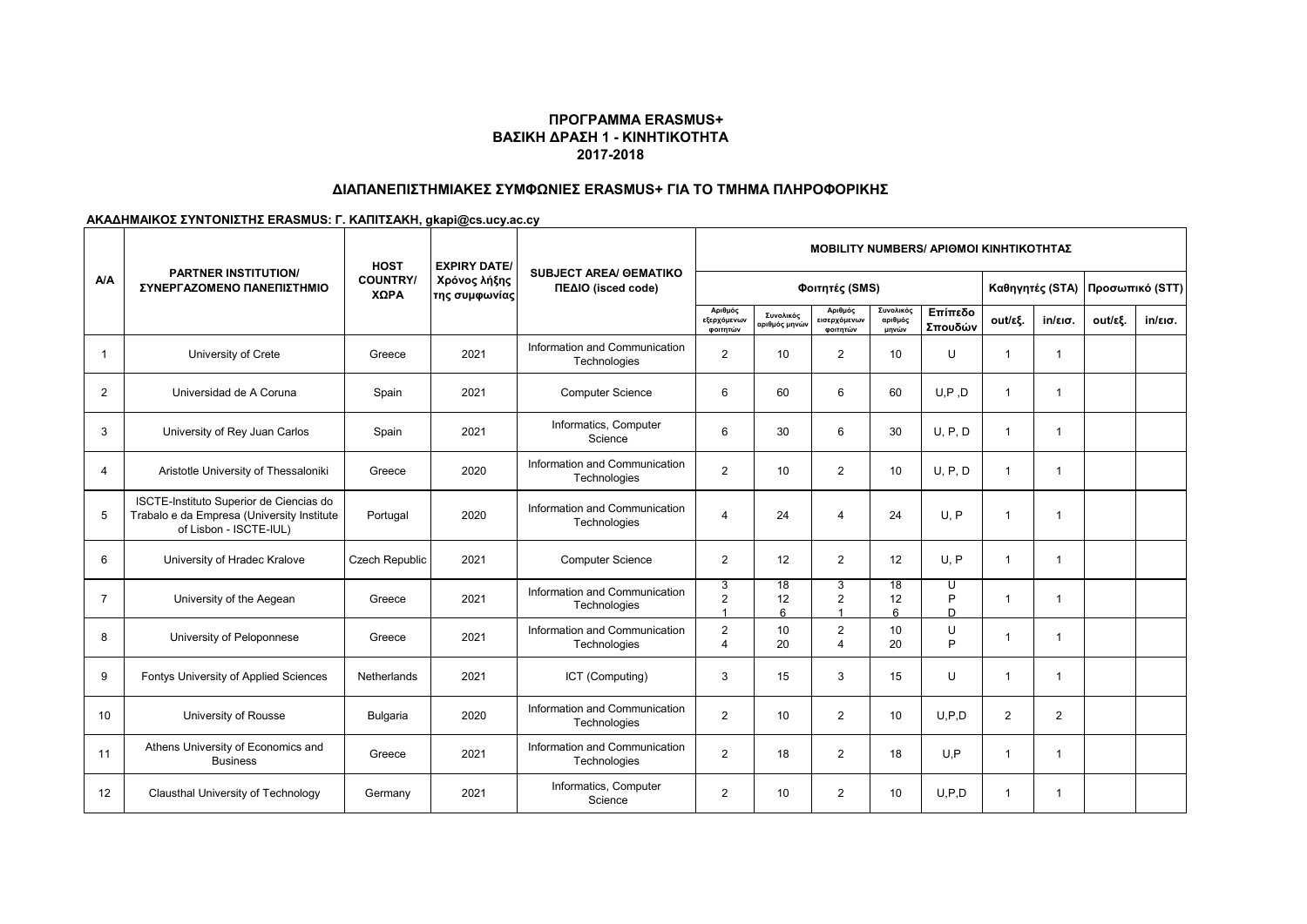## **ΔΙΑΠΑΝΕΠΙΣΤΗΜΙΑΚΕΣ ΣΥΜΦΩΝΙΕΣ ERASMUS+ ΓΙΑ ΤΟ ΤΜΗΜΑ ΠΛΗΡΟΦΟΡΙΚΗΣ**

|     | <b>PARTNER INSTITUTION/</b><br>ΣΥΝΕΡΓΑΖΟΜΕΝΟ ΠΑΝΕΠΙΣΤΗΜΙΟ | <b>HOST</b><br><b>COUNTRY/</b><br>ΧΩΡΑ | <b>EXPIRY DATE/</b>           | <b>SUBJECT AREA/ GEMATIKO</b><br>ΠΕΔΙΟ (isced code)   | <b>MOBILITY NUMBERS/ APIOMOI KINHTIKOTHTAΣ</b> |                            |                                     |                               |                    |                         |                         |                                 |                   |  |
|-----|-----------------------------------------------------------|----------------------------------------|-------------------------------|-------------------------------------------------------|------------------------------------------------|----------------------------|-------------------------------------|-------------------------------|--------------------|-------------------------|-------------------------|---------------------------------|-------------------|--|
| A/A |                                                           |                                        | Χρόνος λήξης<br>της συμφωνίας |                                                       | Φοιτητές (SMS)                                 |                            |                                     |                               |                    |                         |                         | Καθηγητές (STA) Προσωπικό (STT) |                   |  |
|     |                                                           |                                        |                               |                                                       | Αριθμός<br>εξερχόμενων<br>φοιτητών             | Συνολικός<br>αριθμός μηνών | Αριθμός<br>εισερχόμενων<br>φοιτητών | Συνολικός<br>αριθμός<br>μηνών | Επίπεδο<br>Σπουδών | out/εξ.                 | in/εισ.                 | out/εξ.                         | $in/\epsilon$ ισ. |  |
| 13  | Universitat Politecnica de Catalunya                      | Spain                                  | 2021                          | <b>Computer Science</b>                               | $\overline{2}$                                 | 10                         | $\overline{2}$                      | 10                            | U.P                |                         |                         |                                 |                   |  |
| 14  | University of Piraeus (Informatics)                       | Greece                                 | 2020                          | Information and Communication<br>Technologies         | 6                                              | 36                         | 6                                   | 36                            | U.P.D              | 2                       | $\overline{2}$          |                                 |                   |  |
| 15  | University of Southern Denmark                            | Denmark                                | 2021                          | Software and applications<br>development and analysis | 2 or 4                                         | 20                         | 2 or 4                              | 20                            | U.P                | $\overline{\mathbf{1}}$ | $\mathbf 1$             |                                 |                   |  |
| 16  | National Technical University of Athens<br>(Metsovio)     | Greece                                 | 2020                          | Information and Communication<br>Technologies         | 3                                              | 18                         | 3                                   | 18                            | U, P               | $\overline{1}$          | $\overline{1}$          |                                 |                   |  |
| 17  | <b>Linnaeus University</b>                                | Sweden                                 | 2021                          | Information and Communication<br>Technologies         | 2                                              | 20                         | $\overline{2}$                      | 20                            | U, P               | $\overline{\mathbf{1}}$ | $\overline{\mathbf{1}}$ |                                 |                   |  |
| 18  | University of Paris 13 (Paris Nord)                       | France                                 | 2021                          | Information and Communication<br>Technologies         | 3                                              | 18                         | 3                                   | 18                            | U.P.D              | -1                      |                         |                                 |                   |  |
| 19  | Universidad de Alcala                                     | Spain                                  | 2021                          | Informatics, Computer Science                         | 4<br>$\mathfrak{p}$                            | 40<br>6                    | $\overline{4}$<br>2                 | 40<br>6                       | U, P<br>D.         | -1                      | -1                      |                                 |                   |  |
| 20  | Siauliai University                                       | Lithuania                              | 2020                          | <b>Computer Science</b>                               | $\overline{2}$                                 | 8                          | $\overline{2}$                      | 8                             | $\mathbf{U}$       | $\overline{1}$          | $\overline{1}$          |                                 |                   |  |
| 21  | Transilvania University of Brasov                         | Romania                                | 2021                          | Information and Communication<br>Technologies         | $\overline{\phantom{a}}$                       | 10                         | -1                                  | 10                            | U.P.D              | $\overline{1}$          | -1                      |                                 |                   |  |
| 22  | Latvia University of Agriculture                          | Latvia                                 | 2021                          | Information and Communication<br>Technologies         | 2                                              | 10                         | $\overline{2}$                      | 10                            | U.P.D              | $\overline{1}$          | -1                      |                                 |                   |  |
| 23  | <b>IONIO UNIVERSITY</b>                                   | Greece                                 | 2020                          | Information and Communication<br>Technologies         | -1                                             | 5                          | $\overline{1}$                      | 5                             | U                  | -1                      | -1                      |                                 |                   |  |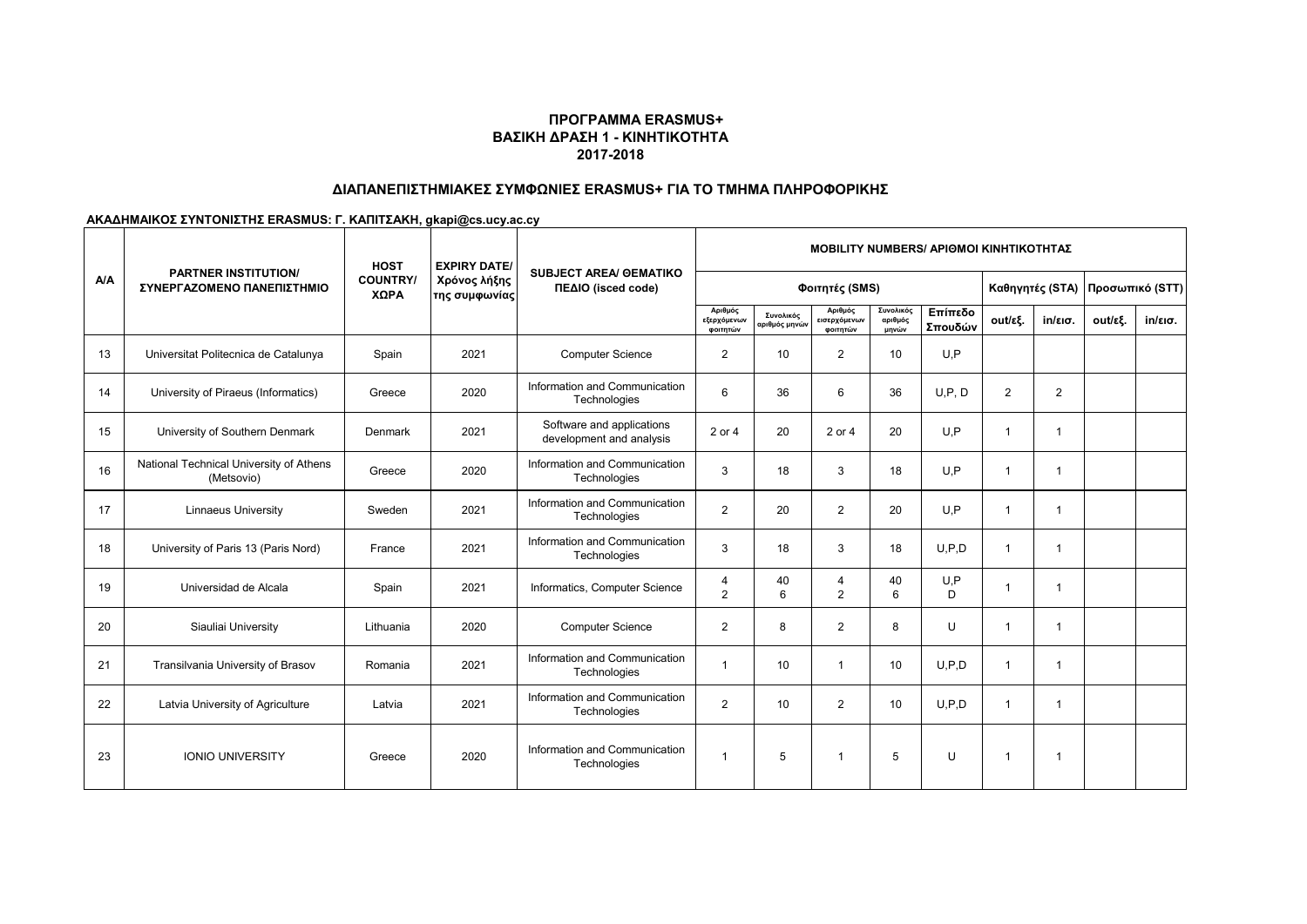# **ΔΙΑΠΑΝΕΠΙΣΤΗΜΙΑΚΕΣ ΣΥΜΦΩΝΙΕΣ ERASMUS+ ΓΙΑ ΤΟ ΤΜΗΜΑ ΠΛΗΡΟΦΟΡΙΚΗΣ**

|     | <b>PARTNER INSTITUTION/</b><br>ΣΥΝΕΡΓΑΖΟΜΕΝΟ ΠΑΝΕΠΙΣΤΗΜΙΟ  | <b>HOST</b>             | <b>EXPIRY DATE/</b>           | <b>SUBJECT AREA/ GEMATIKO</b><br>ΠΕΔΙΟ (isced code)                                                        | <b>MOBILITY NUMBERS/ APIOMOI KINHTIKOTHTAZ</b> |                            |                                     |                               |                    |                         |         |         |                                 |  |
|-----|------------------------------------------------------------|-------------------------|-------------------------------|------------------------------------------------------------------------------------------------------------|------------------------------------------------|----------------------------|-------------------------------------|-------------------------------|--------------------|-------------------------|---------|---------|---------------------------------|--|
| A/A |                                                            | <b>COUNTRY/</b><br>ΧΩΡΑ | Χρόνος λήξης<br>της συμφωνίας |                                                                                                            | Φοιτητές (SMS)                                 |                            |                                     |                               |                    |                         |         |         | Καθηγητές (STA) Προσωπικό (STT) |  |
|     |                                                            |                         |                               |                                                                                                            | Αριθμός<br>εξερχόμενων<br>φοιτητών             | Συνολικός<br>αριθμός μηνών | Αριθμός<br>εισερχόμενων<br>φοιτητών | Συνολικός<br>αριθμός<br>μηνών | Επίπεδο<br>Σπουδών | out/εξ.                 | in/εισ. | out/εξ. | $in/\epsilon$ ισ.               |  |
| 24  | University of Groningen                                    | Netherlands             | 2021                          | Information and Communication<br>Technologies (Computing)                                                  | $\overline{2}$                                 | 10                         | $\overline{2}$                      | 10                            | U.P                | $\mathbf 1$             | 1       |         |                                 |  |
| 25  | Czech University of Life Sciences Praque                   | <b>Czech Republic</b>   | 2021                          | Information and Communication<br>Technologies                                                              | $\overline{2}$                                 | 10                         | $\overline{2}$                      | 10                            | $\cup$             | $\overline{\mathbf{1}}$ | -1      |         |                                 |  |
| 26  | Hochschule Konstanz University of Applied<br>Sciences      | Germany                 | 2021                          | Information and Communication<br>Technologies                                                              | $\overline{2}$                                 | 20                         | $\overline{2}$                      | 20                            | U.P                | $\mathbf{1}$            | 1       |         |                                 |  |
| 27  | Universite de Nantes                                       | France                  | 2021                          | Information and Communication<br>Technologies                                                              | 2                                              | 20                         | $\overline{2}$                      | 20                            | P                  | $\mathbf{1}$            | 1       |         |                                 |  |
| 28  | <b>Selcuk University</b>                                   | Turkev                  | 2021                          | Information and Communication<br>Technologies                                                              | 2                                              | 10                         | $\overline{2}$                      | 10                            | U, P, D            | $\mathbf{1}$            | 1       |         |                                 |  |
| 29  | University of Piraeus (Digital Systems)                    | Greece                  | 2021                          | Database and network design and<br>administration<br>Software and applications<br>development and analysis | 3                                              | 18                         | 3                                   | 18                            | U                  | $\mathbf 1$             | 1       |         |                                 |  |
| 30  | <b>Vilnius University</b>                                  | Lithuania               | 2021                          | Information and Communication<br>Technologies                                                              | $\overline{2}$                                 | 12                         | $\overline{2}$                      | 12                            | U.P.D              | -1                      | -1      |         |                                 |  |
| 31  | TEI of Thessaly                                            | Greece                  | 2020                          | Information and Communication<br>Technologies                                                              | $\overline{2}$                                 | 10                         | $\overline{2}$                      | 10                            | U                  | -1                      | 1       |         |                                 |  |
| 32  | University of Insubria                                     | Italy                   | 2021                          | Information and Communication<br>Technologies                                                              |                                                | 6                          | 1                                   | 6                             | U.P.D              | -1                      | -1      |         |                                 |  |
| 33  | <b>Reutlingen University</b>                               | Germany                 | 2021                          | Information and Communication<br>Technologies                                                              | 2                                              | 10                         | $\overline{2}$                      | 10                            | U.P                | -1                      | -1      |         |                                 |  |
| 34  | <b>VILNIAUS GEDIMINO</b><br><b>TECHNIKOS UNIVERSITETAS</b> | Lithuania               | 2021                          | Informatics<br>Computer science                                                                            | 2                                              | 12                         | $\overline{2}$                      | 12                            | U.P.D              | -1                      | -1      |         |                                 |  |